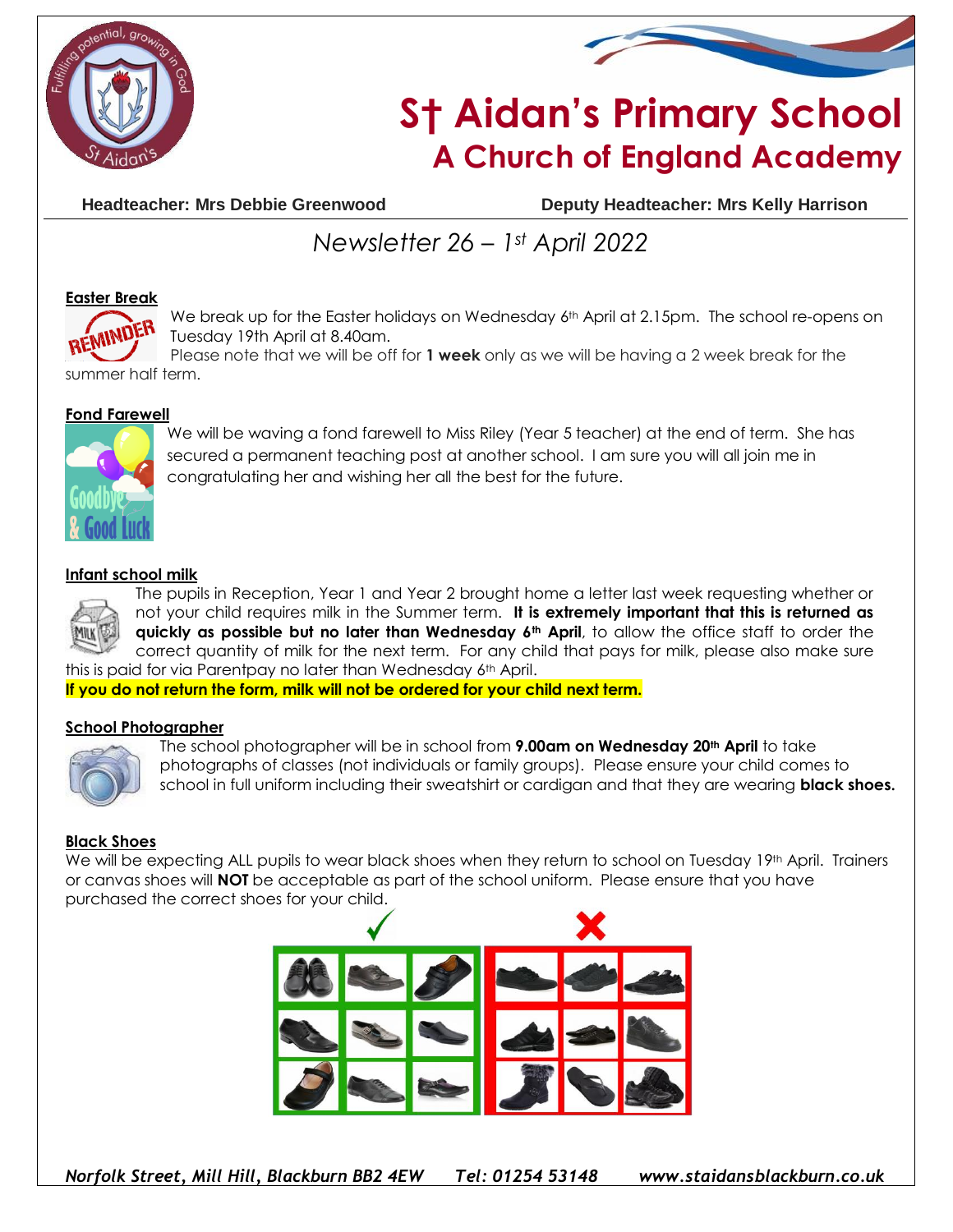### **P.E. Kits**

We have seen an increase in pupils not having their P.E. kit in school on their P.E. day. Please ensure that your child/children have the correct P.E kit in school. The P.E. uniform is a white tee-shirt, navy/black shorts for indoor and navy/black jogging bottoms and sweatshirt for outdoors and black pumps slip-on or Velcro. P.E. kits should be kept in a bag that can be hung up on a coat hook.



#### **Easter church service**

Year 4 will be leading the school Easter Service in Church on Tuesday 5<sup>th</sup> April at 9.00am. Parents/Carers are welcome to join the service.



#### **School Council Easter Bingo**



We are delighted to welcome you all back into school to take part in our annual School Council Easter Bingo night. This will take place on Tuesday 5th April from 6.00pm – 8:00pm in the school hall. The first game will start at 6.15pm. Everyone is welcome.

Please book onto this event using the link: [https://staidanscofe.schoolcloud.co.uk/.](https://staidanscofe.schoolcloud.co.uk/) If you are unable to use the link please contact the school office to reserve your place.

#### **DT week-Y2**

This week Year 2 have completed DT week all about super salads. They have explored salads through research and taste. They then designed, planned and created their own salad.



#### **Y6-Blackburn Cathedral**

On Thursday Year 6 visited Blackburn Cathedral to explore more about who Jesus was. We took part in a variety of activities which helped us to understand the life of Jesus and how he still impacts our lives today. The children used their acting and oracy skills to act out different parts of Jesus' journey. In the afternoon we looked at the symbolism in the stained glass windows and took part in craft activities. Everyone was exceptionally well behaved and respectful throughout the day.



*Norfolk Street, Mill Hill, Blackburn BB2 4EW Tel: 01254 53148 www.staidansblackburn.co.uk*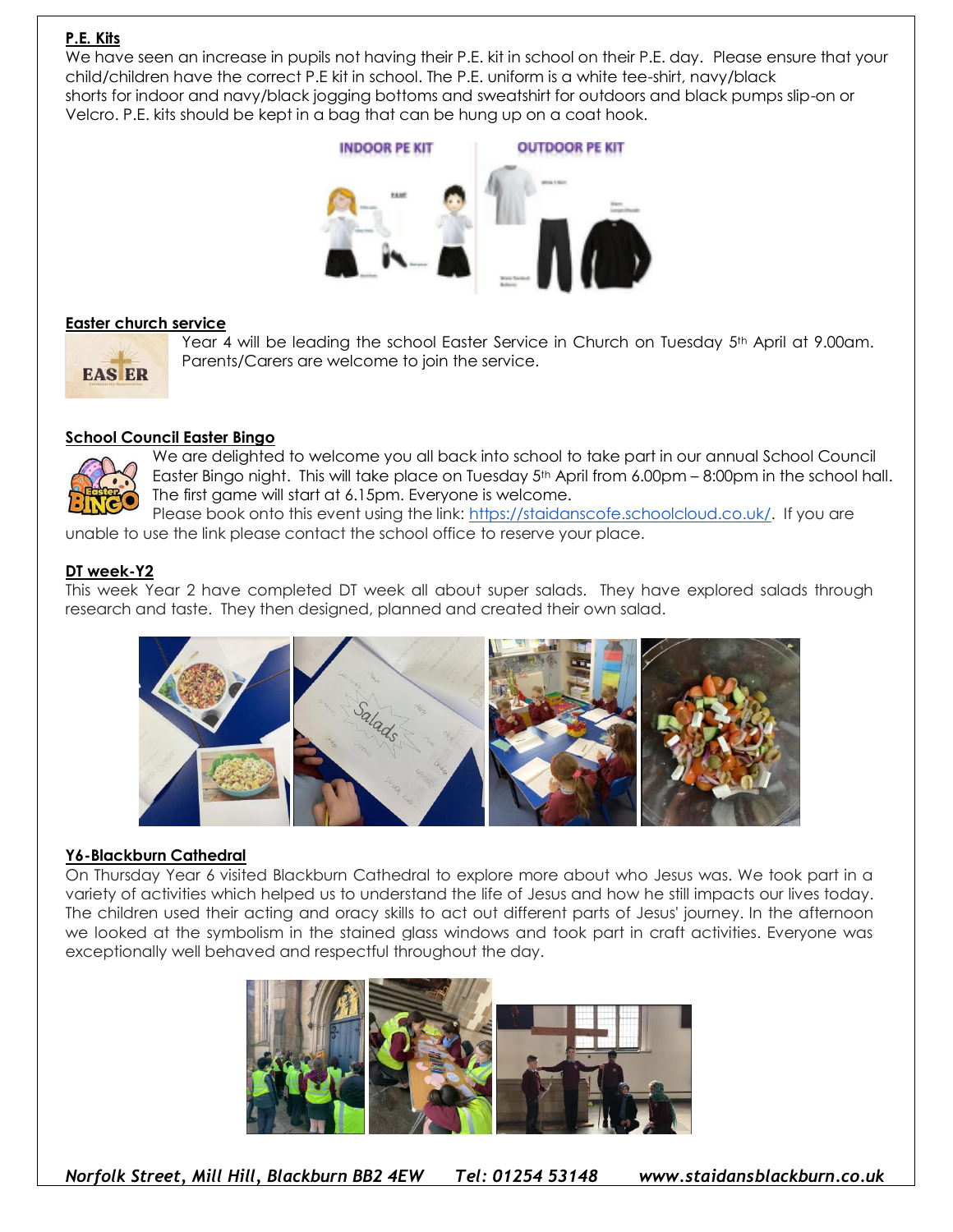#### **Let's Go Sing @ The Rovers**

If you haven't already bought your tickets, they are selling fast!

This is an exciting opportunity for our Junior children to participate in the Let's Go Sing concert on Thursday 28th April 2022 at Ewood Park.

Parents/Carers are welcome to come along and hear the joyous sound of 4000 children from over 100 Lancashire Schools singing to fill the stands.

Tickets are priced at Adults £7.00, Children U16 £1.50.

Please visit<https://www.eticketing.co.uk/onerovers/EDP/Event/Index/1030> to buy your tickets.



#### **Outward Bound 2023**



Places for this trip are quickly booking up. If your child is wanting to go please pay the deposit to secure a place. This trip is available to the pupils in the current Years 4 and 5. An exciting residential trip taking place from  $20^{th}$  March  $2023 - 24^{th}$  March 2023 to The

Outward Bound Trust in Ullswater. This trip has been heavily subsidised bringing the cost per pupil down from £489.25 to £170.00. There are only 36 places available for this trip. Please complete the reply slip and pay £30 deposit by FRIDAY 29th April 2022

#### **Place2Be – Parenting Smart**



Place2Be, the children's mental health charity we partner with, is offering a **new online course** for parents/carers from our school **for free**.

The course provides **parents and carers with children aged 4-11-years-old** with extra tools to deal with everyday parenting challenges and help strengthen your relationship with your child. There is also the opportunity to join discussions with other parents from across the UK.

Designed to fit around busy family lives, the 7-week course can be **broken down into short 15 minute sections** and you can access it anytime from any device.

The content within the course is based on the latest evidence and experience from Place2Be's Parenting Team, in partnership with South London and Maudsley-NHS Foundation trust.

Learn more about the Parenting Smart – online course on the Place2Be website: **[www.place2be.org.uk/family](http://www.place2be.org.uk/family)**

#### **Blackburn with Darwen – Easter Family Programme**

All session are free to families living within the borough.

| Ė<br><b>BLACKBURN</b>   | <b>Blackburn with Darwen</b><br><b>ADULT LEARNING</b>                                                                                                                                                                    |              |                        |                       | Week <sub>2</sub> |                                       |                |                        |
|-------------------------|--------------------------------------------------------------------------------------------------------------------------------------------------------------------------------------------------------------------------|--------------|------------------------|-----------------------|-------------------|---------------------------------------|----------------|------------------------|
| Durick                  |                                                                                                                                                                                                                          |              |                        |                       | Course<br>Code    | <b>Course Title</b>                   | <b>Version</b> | time.                  |
|                         | Are you looking for activities to do as a family over the Easter break?<br>Look at what we have on offer in Family Learning. Book as many or as<br>few sessions as you would like. All our sessions have an underpinning |              |                        |                       |                   | Spring Mask Making                    | <b>RTNLC</b>   | $10004 - 12004$        |
|                         | theme of coglish, Moths, Nistory or STEM Learning whilst having fun.<br>All sessions are designed for children to be supervised and                                                                                      |              |                        |                       |                   | <b>Carolin Phone Courses</b>          | <b>ACHA</b>    | $1088 - 3088$          |
|                         | accompanied by an adult.<br>Week <sub>1</sub>                                                                                                                                                                            |              |                        |                       | m                 | <b>Serina Sock Ratching</b>           | <b>BTNEC</b>   | 10MM - 12PM 12/04/2022 |
| Course<br>Center        | Course Title                                                                                                                                                                                                             | <b>Venus</b> | Time                   | <b>Start Date</b>     | w                 | <b>Family Tower Balding Challenge</b> | <b>BTNEC</b>   | $1888 - 3888$          |
| œ.                      | Esster Basket and Cake Making                                                                                                                                                                                            | <b>BYNUC</b> | 10040-12844            | 00/04/2622            | m                 | <b>EMCard Making</b>                  | <b>ANLC</b>    | AF65 - SPA             |
| os.                     | Cedire with Lego Roberies                                                                                                                                                                                                | <b>Kings</b> | 1264 - 2264            | 06/04/2622            | m                 | <b>Director Markt Creation</b>        | <b>KTNLC</b>   | $10444 - 12944$        |
|                         | <b>Soring Bulle Plansfies</b>                                                                                                                                                                                            | <b>TIME</b>  |                        | 10MM-12PM 05/04/2022  |                   | <b>Family Henry Painting</b>          | <b>KTNAC</b>   | $1984 - 1984$          |
|                         | Sering Window Decembers                                                                                                                                                                                                  | <b>KTHLC</b> | $1894 - 3894$          | 05/04/2622            | m                 | Cowan Ar Aquariums                    | AMA F          | 104M - 12PM 14/04/2021 |
|                         | <b>Sering Pebble Painting</b>                                                                                                                                                                                            | <b>AMC</b>   | 10080-12PM ES/04/2E22  |                       | m.                | <b>Serina Window Beneration</b>       | <b>RIMC</b>    | 10/M - 12PM 14/04/2022 |
|                         | Firmly Book Folding                                                                                                                                                                                                      | <b>KTNGC</b> |                        | 1044-12PM 06/04/2022  |                   | Week 3                                |                |                        |
| ×                       | <b>Hot Air Balmon Challenge</b>                                                                                                                                                                                          | <b>KTNGC</b> | 12041-12044            | 06/04/2622            | Cause<br>Cade     | <b>Course Yite</b>                    | Venue          | <b>Time</b>            |
| u,                      | Sering Seed Heads                                                                                                                                                                                                        | <b>AMA</b>   | 10086-12054 06/04/2022 |                       | 225               | Family Lugo Challenge                 | <b>STAC</b>    | 104M - 12PM            |
| $\overline{\mathbf{a}}$ | Family Phong Framing                                                                                                                                                                                                     | <b>AMC</b>   | 104M-12PM 67/04/2022   |                       | 334               | <b>Early Vears Messy Play</b>         | <b>KTNLC</b>   | 1014<br>1484           |
|                         | <b>Spring Mesit Making</b>                                                                                                                                                                                               | <b>ABRIC</b> | 1264 - 1294            | 07/04/2622            | 725               | Coding with Lega Robertics            | <b>AME OF</b>  | 14144<br>3094          |
| m                       | Family Card Making                                                                                                                                                                                                       | <b>KTNGC</b> |                        | 10080-12PM ER/06/2022 | 226               | <b>Diseaser World Creation</b>        | <b>KTNLC</b>   | 100M-12PM 20/04/2022   |
|                         |                                                                                                                                                                                                                          |              |                        |                       | m                 | <b>Binasaux World Creation</b>        | <b>AMES</b>    | $1894 - 3844$          |

*Norfolk Street, Mill Hill, Blackburn BB2 4EW Tel: 01254 53148 www.staidansblackburn.co.uk*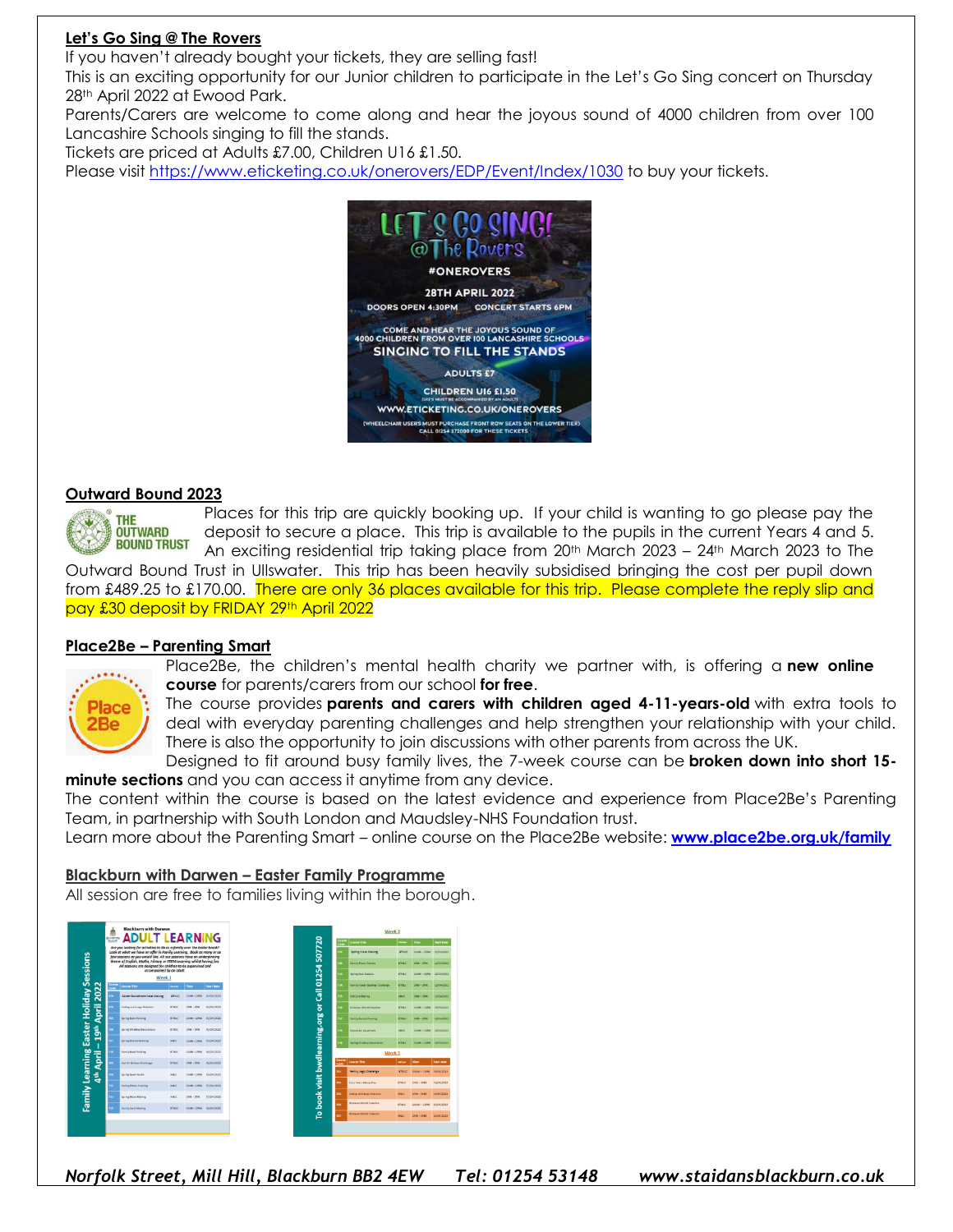#### **Events at St Aidan's church**



Coffee morning and Easter gift sale Saturday 2nd April 10am-12pm

#### **Class Trips**

As part of the pupils theme work, class trips have been organised for the following classes:-



Year 1 & 2 Martin Mere

Please note: A packed lunch will be provided by the school for pupils who normally have a school meal.

Trips are also being arranged for other year groups and you will be informed of these in

due course.



A pair of sunglasses were found on the yard at the end of school last Friday. If they are yours please collect the from the office.

### **ALWAYS House Statistics**

ALWAYS following the school rights this week:

|     | <b>ALDEN</b> | ,,, | חוממות<br>KIDDLE |
|-----|--------------|-----|------------------|
| 00% | 96%          | 00% | 96%              |

#### **Dates for the Diary**

Easter service in church Tuesday 5<sup>th</sup> April Easter bingo **Tuesday 5th April School Closes for Half Term – 2.15pm Wednesday 6th April Queen's Jubilee-Extra Bank Holiday Thursday 7th April Inset Day Friday 8th April School reopens 8:40am Tuesday 19th April** Class photos Wednesday 20th April Y1 & Y2 Martin Mere Monday 25th April Let's Go Sing Thursday 28<sup>th</sup> April

#### **Congratulations!**

Well done to the following children for being chosen to receive an award this week:



|                            | <b>Stars of the Week</b> | <b>Headteacher's Award Winner</b><br><b>Christian Values</b> |
|----------------------------|--------------------------|--------------------------------------------------------------|
| Reception<br>(Miss Keegan) | Ashleigh & Oliver-James  | Leyton B                                                     |
| Year 1<br>(Miss Rigby)     | Freddie & Willow         | Tatum                                                        |
| Year 2<br>(Miss Yates)     | Freddie & Abbie          | Avery                                                        |

*Norfolk Street, Mill Hill, Blackburn BB2 4EW Tel: 01254 53148 www.staidansblackburn.co.uk*